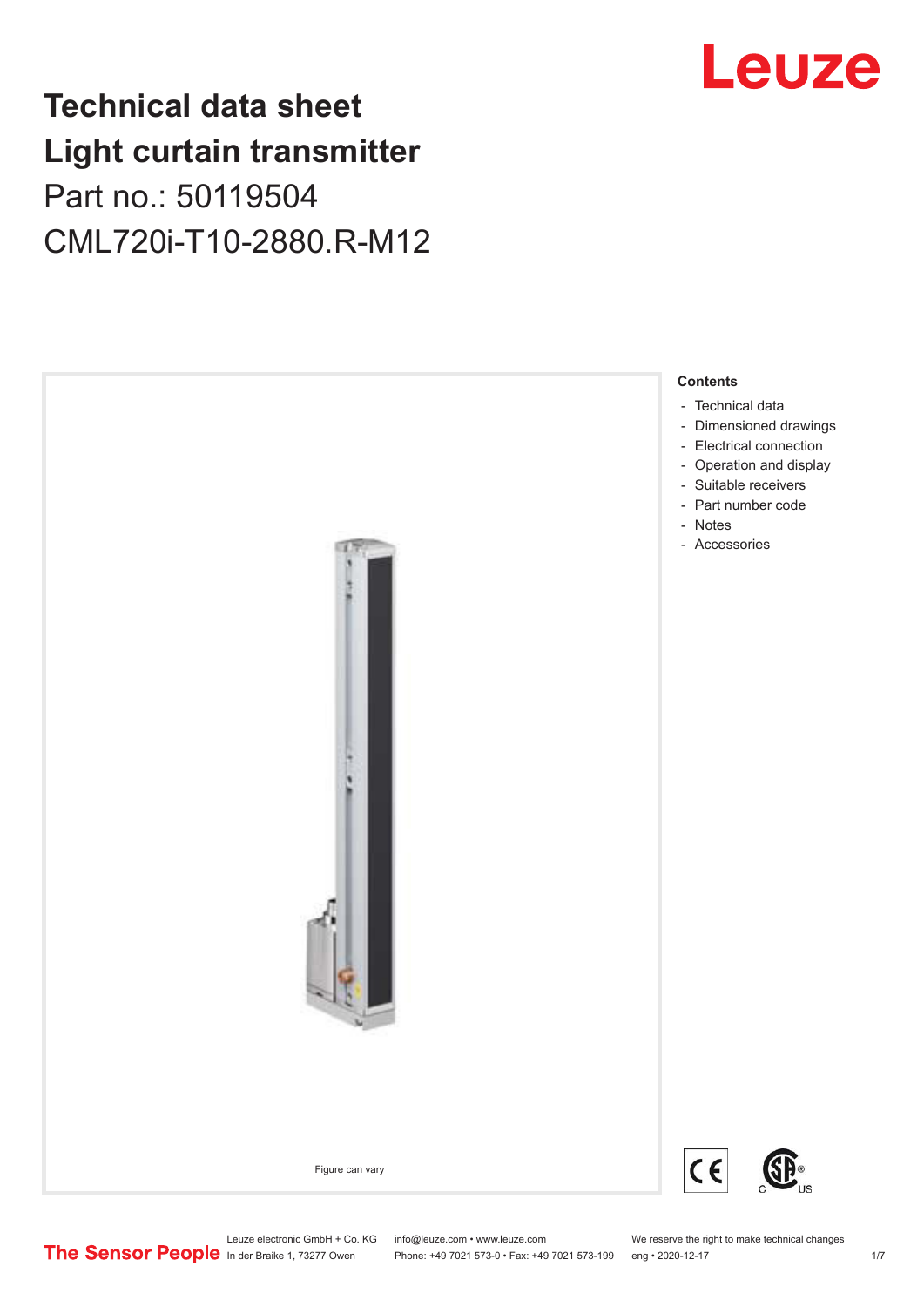### <span id="page-1-0"></span>**Technical data**

# Leuze

#### **Basic data**

| Series                          | 720                                                                                                         |  |  |
|---------------------------------|-------------------------------------------------------------------------------------------------------------|--|--|
| <b>Operating principle</b>      | Throughbeam principle                                                                                       |  |  |
| Device type                     | Transmitter                                                                                                 |  |  |
| <b>Contains</b>                 | Accessories for the use of the BT-2R1                                                                       |  |  |
| <b>Application</b>              | Object measurement                                                                                          |  |  |
| <b>Special version</b>          |                                                                                                             |  |  |
| <b>Special version</b>          | Crossed-beam scanning                                                                                       |  |  |
|                                 | Diagonal-beam scanning                                                                                      |  |  |
|                                 | Parallel-beam scanning                                                                                      |  |  |
| <b>Optical data</b>             |                                                                                                             |  |  |
| <b>Operating range</b>          | Guaranteed operating range                                                                                  |  |  |
| <b>Operating range</b>          | 0.37m                                                                                                       |  |  |
| <b>Operating range limit</b>    | Typical operating range                                                                                     |  |  |
| <b>Operating range limit</b>    | 0.29m                                                                                                       |  |  |
| <b>Measurement field length</b> | 2,880 mm                                                                                                    |  |  |
| <b>Number of beams</b>          | 288 Piece(s)                                                                                                |  |  |
| Beam spacing                    | $10 \text{ mm}$                                                                                             |  |  |
| <b>Light source</b>             | LED, Infrared                                                                                               |  |  |
| <b>LED light wavelength</b>     | 940 nm                                                                                                      |  |  |
| <b>Measurement data</b>         |                                                                                                             |  |  |
| Minimum object diameter         | 20 mm                                                                                                       |  |  |
| <b>Electrical data</b>          |                                                                                                             |  |  |
| <b>Protective circuit</b>       | Polarity reversal protection                                                                                |  |  |
|                                 | Short circuit protected                                                                                     |  |  |
|                                 | <b>Transient protection</b>                                                                                 |  |  |
| Performance data                |                                                                                                             |  |  |
| Supply voltage U <sub>B</sub>   | 18  30 V. DC                                                                                                |  |  |
| <b>Residual ripple</b>          | 0  15 %, From U <sub>B</sub>                                                                                |  |  |
| <b>Open-circuit current</b>     | 0  600 mA, The specified values refer<br>to the entire package consisting of trans-<br>mitter and receiver. |  |  |
| <b>Timing</b>                   |                                                                                                             |  |  |
| <b>Readiness delay</b>          | 450 ms                                                                                                      |  |  |
| <b>Cycle time</b>               | $9.04$ ms                                                                                                   |  |  |
| <b>Connection</b>               |                                                                                                             |  |  |

| <b>Number of connections</b> | 1 Piece(s)             |
|------------------------------|------------------------|
| <b>Plug outlet</b>           | Rear side              |
|                              |                        |
| <b>Connection 1</b>          |                        |
| <b>Function</b>              | Connection to receiver |
|                              | Sync-input             |
|                              | Voltage supply         |
| <b>Type of connection</b>    | Connector              |
| <b>Thread size</b>           | M <sub>12</sub>        |
| <b>Type</b>                  | Male                   |
| <b>Material</b>              | Metal                  |
| No. of pins                  | 5-pin                  |
| Encoding                     | A-coded                |

#### **Mechanical data**

| Design                         | Cubic                        |
|--------------------------------|------------------------------|
| Dimension (W x H x L)          | 29 mm x 35.4 mm x 2,903 mm   |
| <b>Housing material</b>        | Metal                        |
| <b>Metal housing</b>           | Aluminum                     |
| Lens cover material            | Plastic                      |
| Net weight                     | 2,900q                       |
| <b>Housing color</b>           | Silver                       |
| Type of fastening              | Groove mounting              |
|                                | Via optional mounting device |
|                                |                              |
| <b>Operation and display</b>   |                              |
| Type of display                | LED                          |
| <b>Number of LEDs</b>          | 1 Piece(s)                   |
|                                |                              |
| <b>Environmental data</b>      |                              |
| Ambient temperature, operation | $-3060 °C$                   |
| Ambient temperature, storage   | $-4070 °C$                   |
|                                |                              |
| <b>Certifications</b>          |                              |
| Degree of protection           | IP 65                        |
| <b>Protection class</b>        | III                          |
| <b>Certifications</b>          | c CSA US                     |
| <b>Standards applied</b>       | IEC 60947-5-2                |
|                                |                              |
| <b>Classification</b>          |                              |

| <b>Customs tariff number</b> | 90314990 |
|------------------------------|----------|
| eCl@ss 5.1.4                 | 27270910 |
| eCl@ss 8.0                   | 27270910 |
| eCl@ss 9.0                   | 27270910 |
| eCl@ss 10.0                  | 27270910 |
| eCl@ss 11.0                  | 27270910 |
| <b>ETIM 5.0</b>              | EC002549 |
| <b>ETIM 6.0</b>              | EC002549 |
| <b>ETIM 7.0</b>              | EC002549 |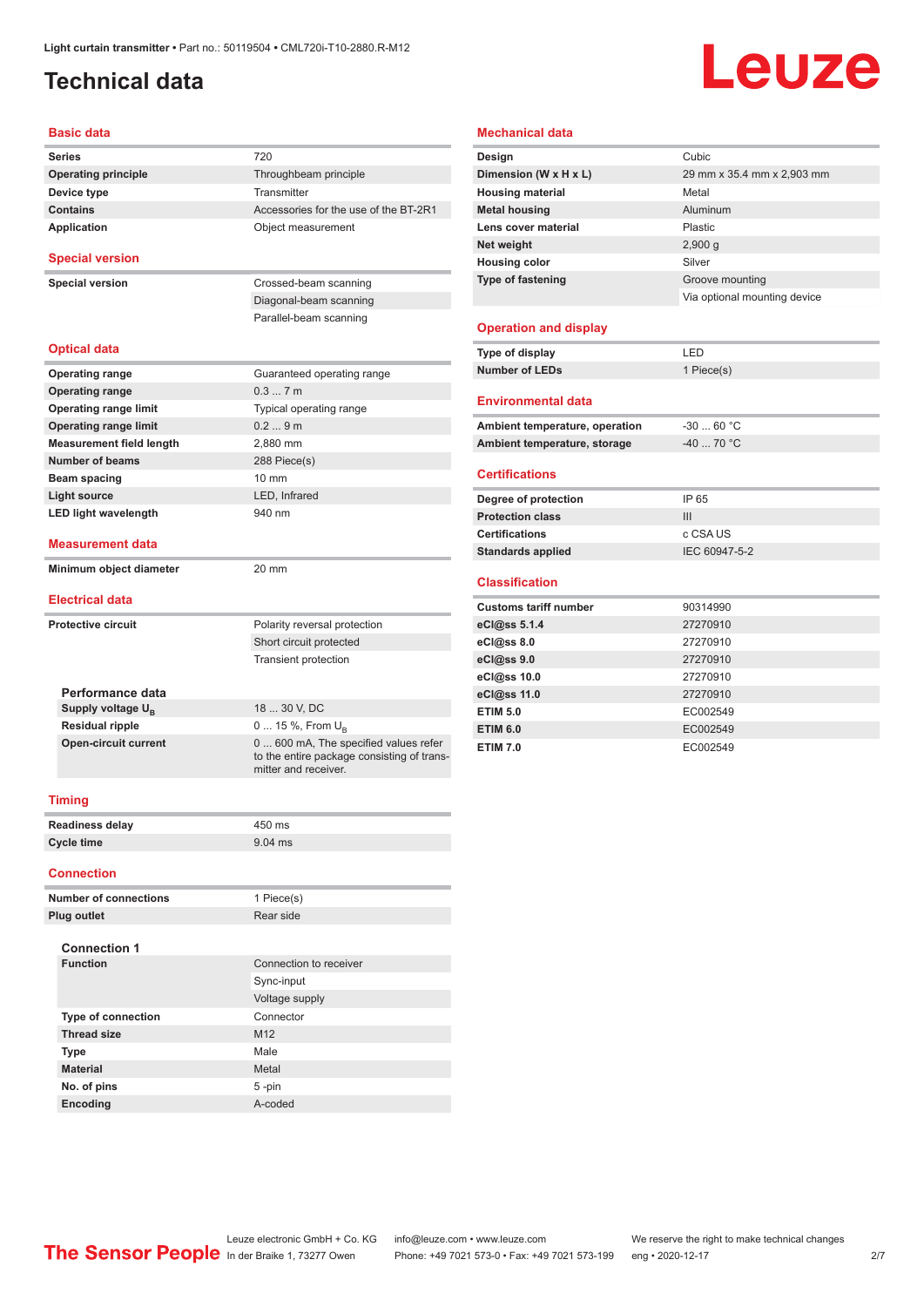### <span id="page-2-0"></span>**Dimensioned drawings**

All dimensions in millimeters



- A Beam spacing 10 mm
- B Measurement field length 2880 mm
- F M6 thread
- G Fastening groove
- L Profile length 2888 mm
- T Transmitter
- R Receiver
- Y 5 mm



## **Leuze**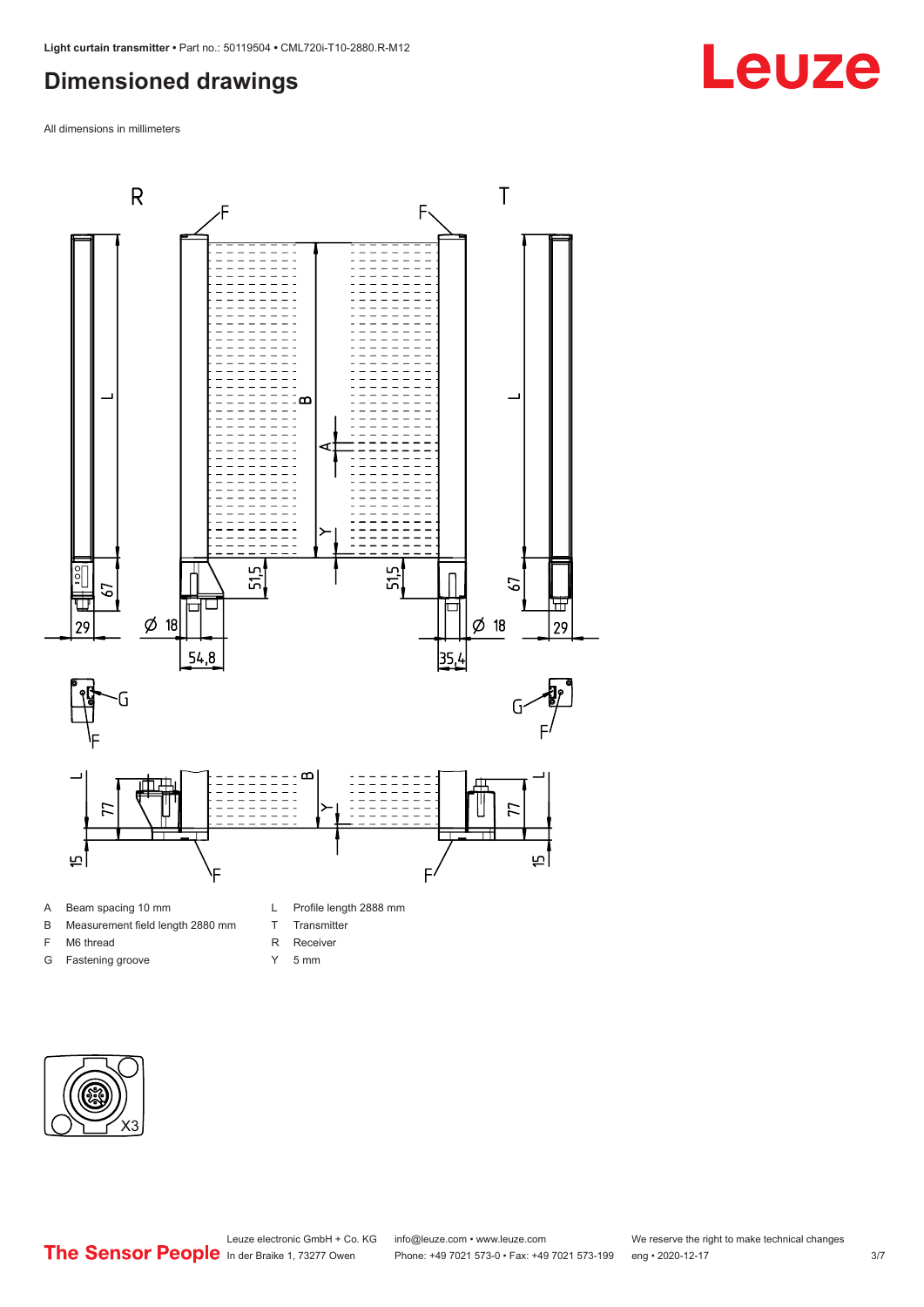### <span id="page-3-0"></span>**Electrical connection**

# Leuze

2

 $\frac{1}{2}$ 

 $\alpha$ 

1

5

#### **Connection 1**

| <b>Function</b>    | Connection to receiver |
|--------------------|------------------------|
|                    | Sync-input             |
|                    | Voltage supply         |
| Type of connection | Connector              |
| <b>Thread size</b> | M12                    |
| <b>Type</b>        | Male                   |
| <b>Material</b>    | Metal                  |
| No. of pins        | $5$ -pin               |
| Encoding           | A-coded                |

#### **Pin Pin assignment**

|                | <b>FE/SHIELD</b> |  |
|----------------|------------------|--|
| -2             | $V +$            |  |
| 3              | <b>GND</b>       |  |
| $\overline{4}$ | RS 485 Tx+       |  |
|                | RS 485 Tx-       |  |

### **Operation and display**

| <b>LED</b> | Display                                      | <b>Meaning</b>                                           |
|------------|----------------------------------------------|----------------------------------------------------------|
|            | Green, continuous light                      | Continuous mode                                          |
|            | Off                                          | No communication with the receiver / waiting for trigger |
|            | green, flashing in sync with the measurement | Measurement frequency display                            |

### **Suitable receivers**

| Part no. | <b>Designation</b>            | <b>Article</b>         | <b>Description</b>                                                                                                        |
|----------|-------------------------------|------------------------|---------------------------------------------------------------------------------------------------------------------------|
| 50119958 | CML720i-R10-<br>2880.R/CN-M12 | Light curtain receiver | Operating range: 0.3  7 m<br>Interface: CANopen<br>Connection: Connector, M12, Rear side, 8-pin                           |
| 50120177 | CML720i-R10-<br>2880.R/CV-M12 | Light curtain receiver | Operating range: 0.3  7 m<br>Analog outputs: 2 Piece(s), Voltage, Current<br>Connection: Connector, M12, Rear side, 8-pin |
| 50123629 | CML720i-R10-<br>2880.R/D3-M12 | Light curtain receiver | Operating range: 0.3  7 m<br>Interface: RS 485 Modbus<br>Connection: Connector, M12, Rear side, 8-pin                     |
| 50120093 | CML720i-R10-<br>2880.R/L-M12  | Light curtain receiver | Operating range: 0.3  7 m<br>Interface: IO-Link<br>Connection: Connector, M12, Rear side, 8-pin                           |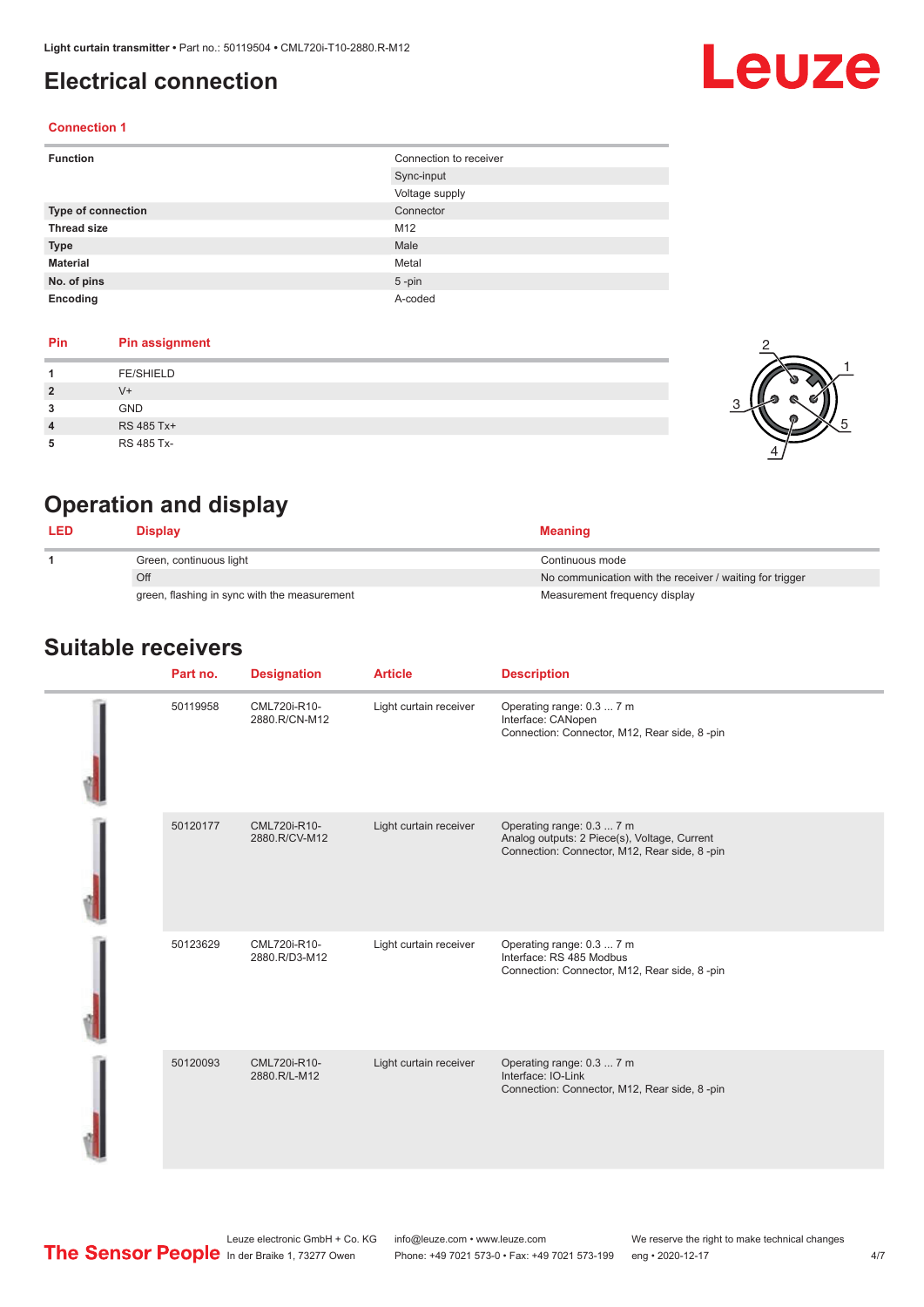### <span id="page-4-0"></span>**Suitable receivers**

## **Leuze**

| Part no. | <b>Designation</b>            | <b>Article</b>         | <b>Description</b>                                                                                  |
|----------|-------------------------------|------------------------|-----------------------------------------------------------------------------------------------------|
| 50122978 | CML720i-R10-<br>2880.R/PB-M12 | Light curtain receiver | Operating range: 0.3  7 m<br>Interface: PROFIBUS DP<br>Connection: Connector, M12, Rear side, 8-pin |
| 50131939 | CML720i-R10-<br>2880.R/PN-M12 | Light curtain receiver | Operating range: 0.3  7 m<br>Interface: PROFINET<br>Connection: Connector, M12, Rear side, 8-pin    |

### **Part number code**

Part designation: **CML7XXi-YZZ-AAAA.BCCCDDD-EEEFFF**

| <b>CML</b>  | <b>Operating principle</b><br>Measuring light curtain                                                                                     |
|-------------|-------------------------------------------------------------------------------------------------------------------------------------------|
| 7XXi        | <b>Series</b><br>720i: 720i series<br>730i: 730i series                                                                                   |
| Υ           | Device type<br>T: transmitter<br>R: receiver                                                                                              |
| <b>ZZ</b>   | <b>Beam spacing</b><br>05:5 mm<br>10:10 mm<br>20:20 mm<br>40:40 mm                                                                        |
| <b>AAAA</b> | Measurement field length [mm], dependent on beam spacing                                                                                  |
| в           | <b>Equipment</b><br>A: connector outlet, axial<br>R: rear connector outlet                                                                |
| CCC         | Interface<br>L: IO-Link<br>/CN: CANopen<br>/PB: PROFIBUS<br>/PN: PROFINET<br>/CV: Analog current and voltage output<br>/D3: RS 485 Modbus |
| <b>DDD</b>  | <b>Special equipment</b><br>-PS: Power Setting                                                                                            |
| EEE         | <b>Electrical connection</b><br>M12: M12 connector                                                                                        |
| <b>FFF</b>  | -EX: Explosion protection                                                                                                                 |
| <b>Note</b> |                                                                                                                                           |
|             |                                                                                                                                           |
|             | $\&$ A list with all available device types can be found on the Leuze website at www.leuze.com.                                           |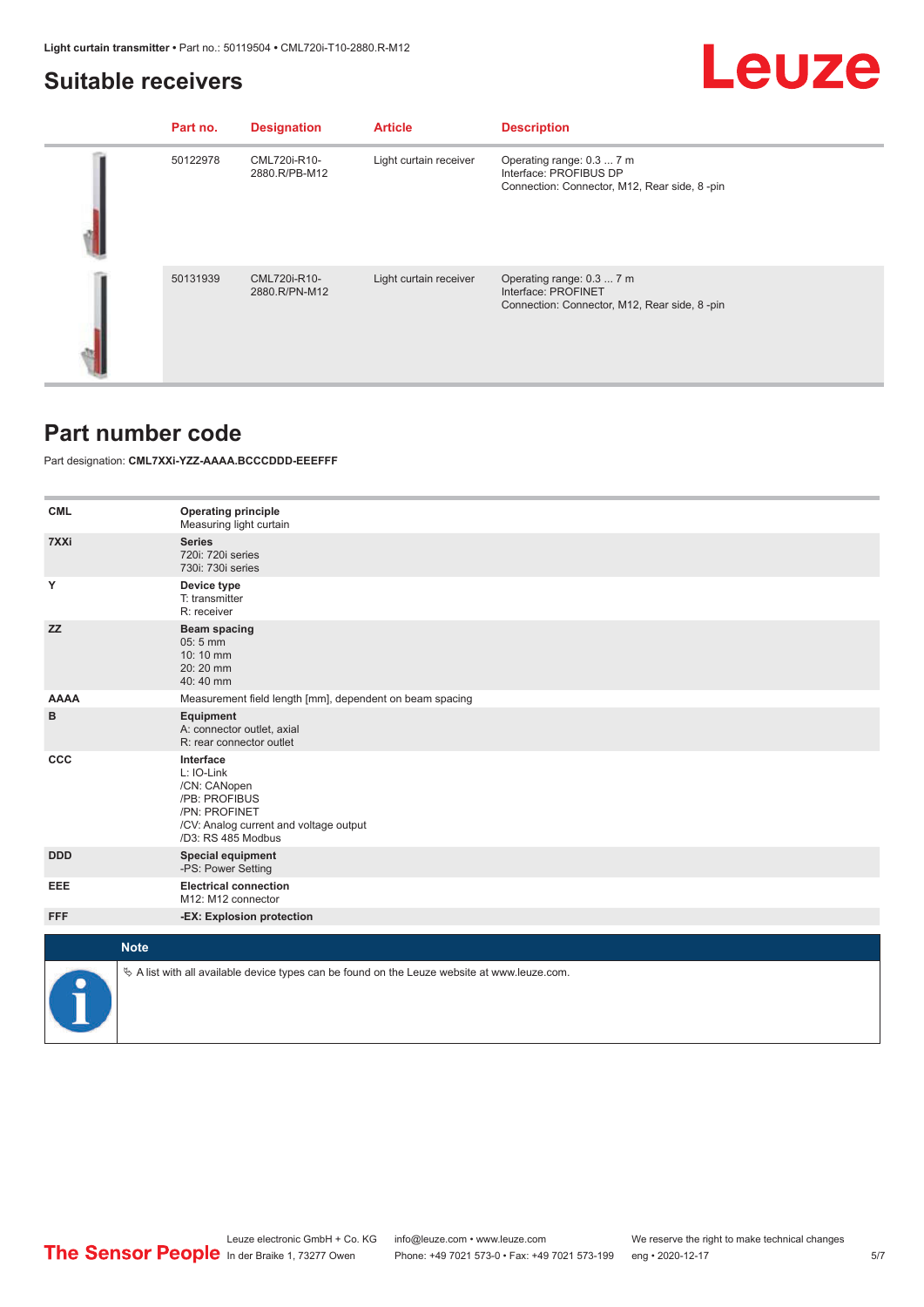### <span id="page-5-0"></span>**Notes**



#### **Observe intended use!**

 $\%$  This product is not a safety sensor and is not intended as personnel protection.

 $\%$  The product may only be put into operation by competent persons.

 $\%$  Only use the product in accordance with its intended use.

| <b>For UL applications:</b>                                                                                                                                                     |
|---------------------------------------------------------------------------------------------------------------------------------------------------------------------------------|
| $\%$ For UL applications, use is only permitted in Class 2 circuits in accordance with the NEC (National Electric Code).                                                        |
| These proximity switches shall be used with UL Listed Cable assemblies rated 30V, 0.5A min, in the field installation, or equivalent (categories: CYJV/<br>CYJV7 or PVVA/PVVA7) |

### **Accessories**

### Connection technology - Interconnection cables

|   |        | Part no. | <b>Designation</b>                     | <b>Article</b>        | <b>Description</b>                                                                                                                                                                                                                                    |
|---|--------|----------|----------------------------------------|-----------------------|-------------------------------------------------------------------------------------------------------------------------------------------------------------------------------------------------------------------------------------------------------|
| Ø | ⊙<br>œ | 50129781 | <b>KDS DN-M12-5A-</b><br>M12-5A-P3-050 | Interconnection cable | Suitable for interface: IO-Link, DeviceNet, CANopen<br>Connection 1: Connector, M12, Axial, Female, A-coded, 5-pin<br>Connection 2: Connector, M12, Axial, Male, A-coded, 5-pin<br>Shielded: Yes<br>Cable length: 5,000 mm<br>Sheathing material: PUR |

### Mounting technology - Mounting brackets

|               | Part no. | <b>Designation</b> | <b>Article</b>      | <b>Description</b>                                                                                                                                                                                                        |
|---------------|----------|--------------------|---------------------|---------------------------------------------------------------------------------------------------------------------------------------------------------------------------------------------------------------------------|
| <b>Altres</b> | 50142900 | BT 700M.5-2SET     | Mounting device set | Design of mounting device: Bracket mounting<br>Fastening, at system: Through-hole mounting, T slotted hole<br>Mounting bracket, at device: Screw type, Sliding block<br>Type of mounting device: Rigid<br>Material: Steel |

### Mounting technology - Swivel mounts

| Part no. | <b>Designation</b> | <b>Article</b>       | <b>Description</b>                                                                                                                                          |
|----------|--------------------|----------------------|-------------------------------------------------------------------------------------------------------------------------------------------------------------|
| 429046   | <b>BT-2R1</b>      | Mounting bracket set | Fastening, at system: Through-hole mounting<br>Mounting bracket, at device: Clampable<br>Type of mounting device: Turning, 360°<br>Material: Metal, Plastic |

Leuze